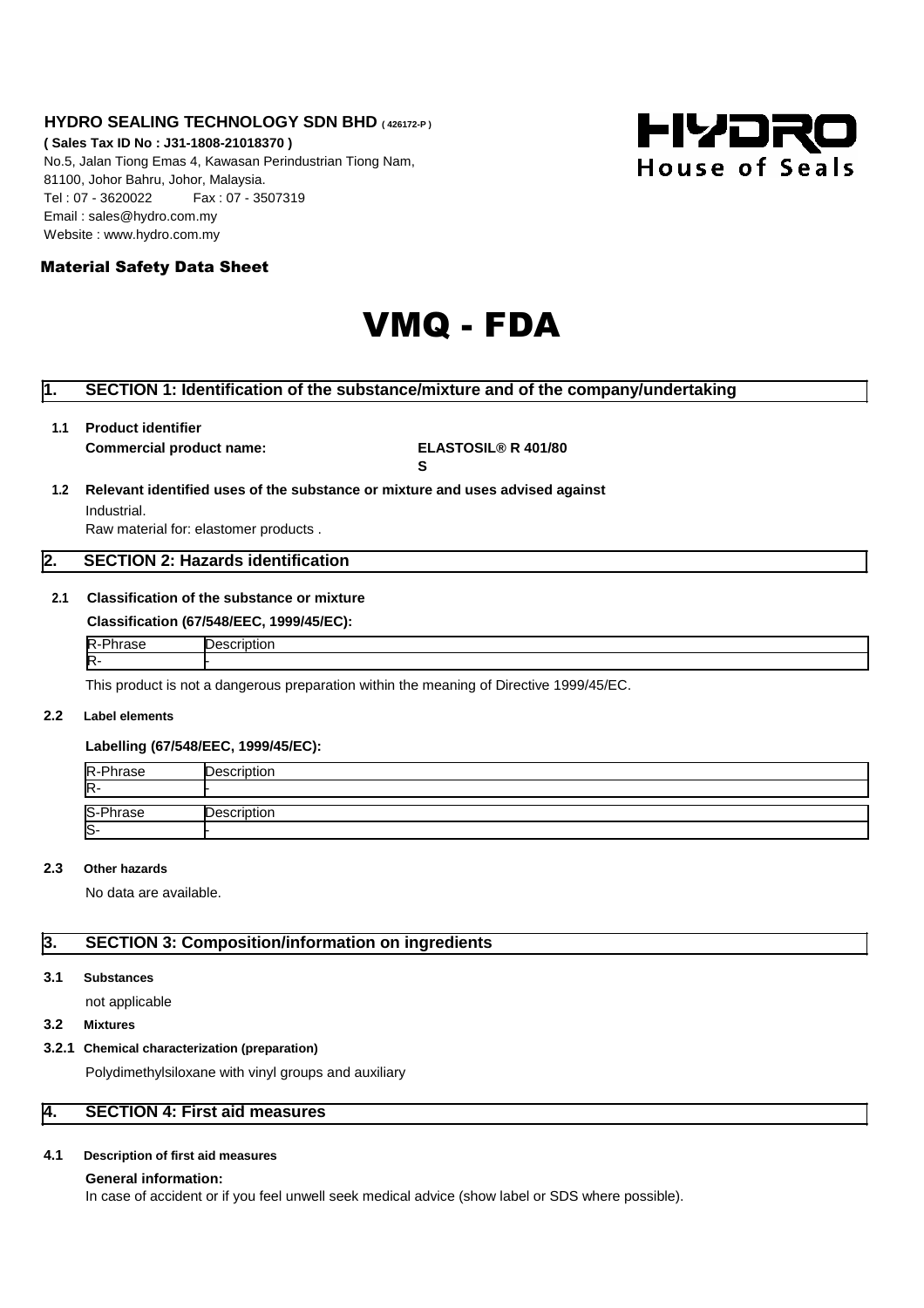## **After inhalation:**

Material cannot be inhaled under normal conditions.

## **After contact with the skin:**

Wipe off excess material with cloth or paper. Wash with plenty of water or water and soap. In the event of a visible skin change or other complaints, seek medical advice (show label or SDS where possible).

#### **After contact with the eyes:**

Rinse immediately with plenty of water. Seek medical advice in case of continuous irritation.

#### **After swallowing:**

Give several small portions of water to drink. Do not induce vomiting.

## **4.2 Most important symptoms and effects, both acute and delayed**

Any relevant information can be found in other parts of this section.

#### **4.3 Indication of any immediate medical attention and special treatment needed**

No data are available.

## **5. SECTION 5: Firefighting measures**

## **5.1 Extinguishing media**

**Suitable extinguishing media:** water spray , extinguishing powder , alcohol-resistant foam , carbon dioxide , sand . **Extinguishing media which must not be used for safety reasons:** water jet .

## **5.2 Special hazards arising from the substance or mixture**

-

## **5.3 Advice for firefighters**

**Special protective equipment for fire fighting:** Use respiratory protection independent of recirculated air.

## **6. SECTION 6: Accidental release measures**

#### **6.1 Personal precautions, protective equipment and emergency procedures**

No special measures required.

## **6.2 Environmental precautions**

Prevent material from entering sewers or surface waters.

#### **6.3 Methods and material for containment and cleaning up**

Scoop up large quantities after dusting surfaces with sand or Fuller's earth to prevent sticking. Sweep or scrape up the spilled material and place in an appropriate chemical waste container. Clean any slippery coating that remains using a detergent / soap solution or another biodegradable cleaner. Apply sand or other inert granular material to improve traction.

## **6.4 Reference to other sections**

Relevant information in other sections have to be considered. This applies in particular for information given on personal protective equipment (section 8) and on disposal (section 13).

## **7. SECTION 7: Handling and storage**

## **7.1 Precautions for safe handling**

## **Precautions for safe handling:**

No special protective measures required.

## **Precautions against fire and explosion:**

No special precautions against fire and explosion required.

## **7.2 Conditions for safe storage, including any incompatibilities**

#### **Conditions for storage rooms and vessels:** none known

**Advice for storage of incompatible materials:** not applicable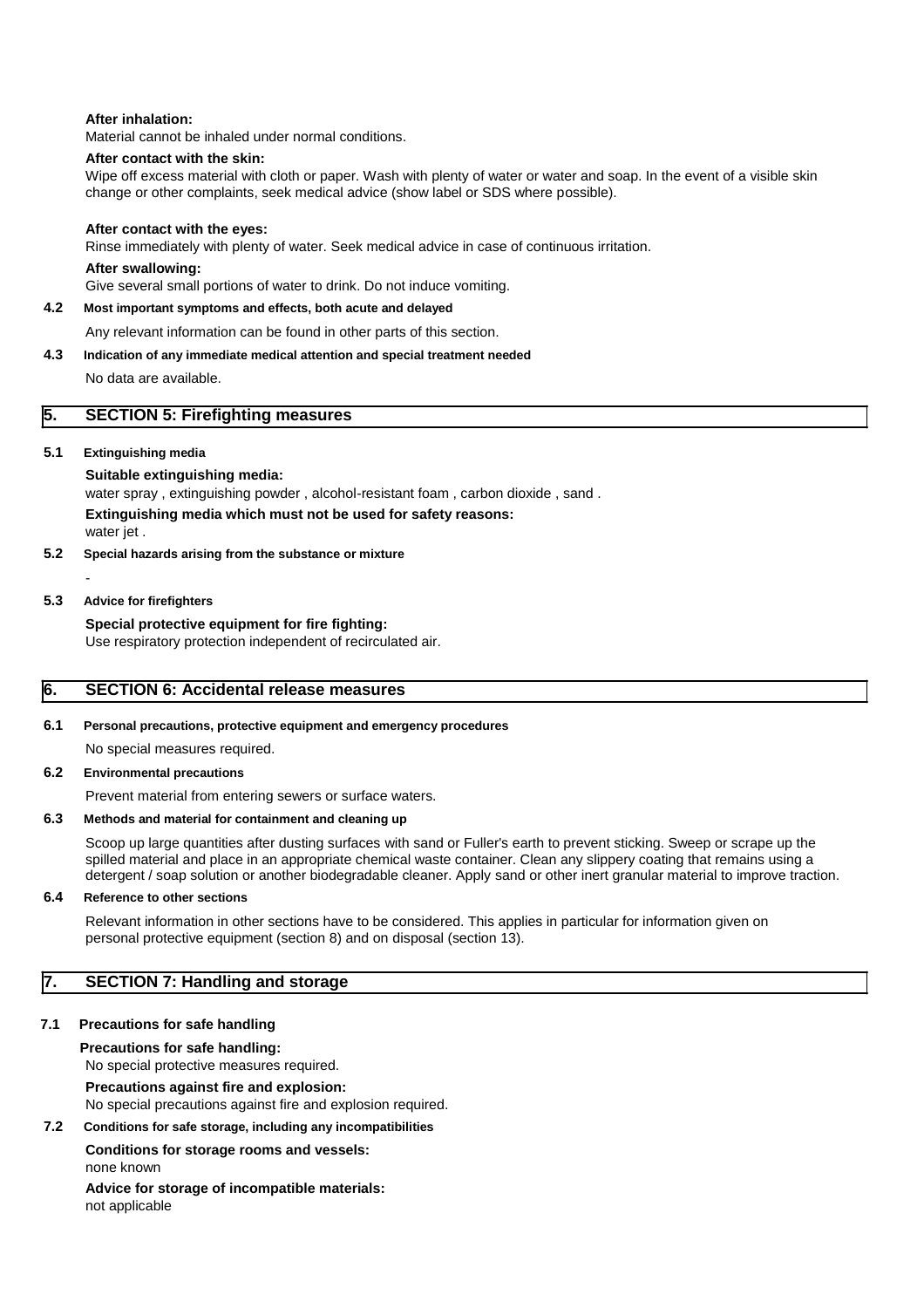## **Further information for storage:**

Keep container tightly closed. Store in a dry and cool place.

## **7.3 Specific end use(s)**

No data are available.

# **8. SECTION 8: Exposure controls/personal protection**

## **8.1 Control parameters**

**Maximum airborne concentrations at the workplace:** not applicable

## **8.2 Exposure controls**

## **8.2.1 Exposure in the work place limited and controlled**

### **General protection and hygiene measures:**

Observe standard industrial hygiene practices for the handling of chemical substances. Do not eat or drink when handling. **Personal protection equipment:**

#### **Respiratory protection**

not required .

## **Hand protection**

Recommendation: Protective gloves made of butyl rubber . Gloves suitable for up to 60 minutes' use.

## **Eye protection**

Recommendation: protective goggles .

**Skin protection**

not required .

#### **8.2.2 Exposure to the environment limited and controlled**

Prevent material from entering surface waters and soil.

## **9. SECTION 9: Physical and chemical properties**

# **9.1 Information on basic physical and chemical properties**

| <b>General information:</b> |
|-----------------------------|
|-----------------------------|

**9.2** 

## **Important information about the protection of health, safety and the environment:**

| <b>Property:</b>         | Value:<br>not applicable          | Method:        |
|--------------------------|-----------------------------------|----------------|
|                          | not applicable                    |                |
|                          | : > 200 °C                        | (DIN 51376)    |
|                          | : > 400 °C                        | (DIN 51794)    |
|                          | : not applicable                  |                |
|                          | : not applicable                  |                |
|                          | : not applicable                  |                |
|                          | : approx. 1,20 $q/cm3$ at 20 $°C$ | (ISO 1183-1 A) |
|                          | : virtually insoluble             |                |
|                          | : not applicable                  |                |
|                          | : not applicable                  |                |
| <b>Other information</b> |                                   |                |
|                          | : > 250 °C                        |                |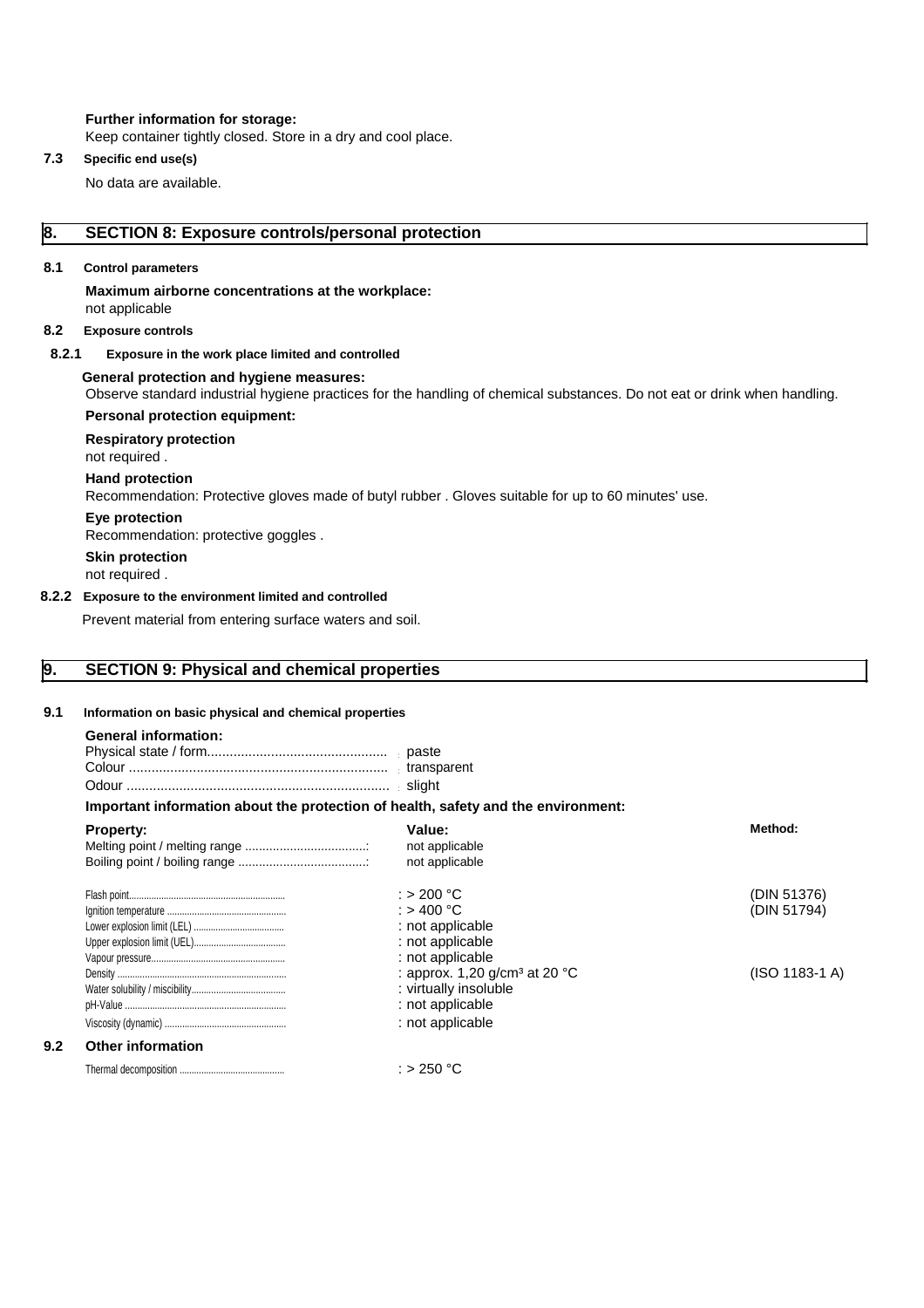## **10. SECTION 10: Stability and reactivity**

## **10.1 – 10.3 Reactivity; Chemical stability; Possibility of hazardous reactions**

If stored and handled in accordance with standard industrial practices no hazardous reactions are known.

Relevant information can possibly be found in other parts of this section.

#### **10.4 Conditions to avoid**

none known

#### **10.5 Incompatible materials**

none known

## **10.6 Hazardous decomposition products**

If stored and handled properly: none known . Measurements have shown the formation of small amounts of formaldehyde at temperatures above about 150 °C (302 °F) through oxidation.

## **11. SECTION 11: Toxicological information**

## **11.1 Information on toxicological effects**

# **11.1.1 General information**

Data derived for the product as a whole are of higher priority than data for single ingredients.

## **11.1.2 Acute toxicity**

## **Assessment:**

Based on the available data acute toxic effects are not expected after single oral exposure.

## **Product details:**

| Route of exposure Result/Effect |                          | Species/Test system | Source                   |
|---------------------------------|--------------------------|---------------------|--------------------------|
| loral                           | $LD50: > 2000$ mg/kg     | rat                 | Conclusion by<br>analogy |
| dermal                          | $LD_{50}$ : > 2000 mg/kg | rat                 | Conclusion by<br>analogy |

## **11.1.3 Skin corrosion/irritation**

## **Assessment:**

Based on the available data a clinically relevant skin irritation hazard is not expected.

#### **Product details:**

| <b>IR</b>                 | svstem<br>cies/<br>$\alpha$<br>பை | iource        |
|---------------------------|-----------------------------------|---------------|
| Inot<br><u>ırritatınd</u> | rabbit                            | ∶onclusion b∨ |
|                           |                                   | analogy       |

### **11.1.4 Serious eye damage / eye irritation**

## **Assessment:**

For this endpoint no toxicological test data is available for the whole product.

## **Product details:**

| $\sim$<br>/Effect<br>ult/ | svstem<br><b>pecies</b><br>⊺est<br>οv | Source            |
|---------------------------|---------------------------------------|-------------------|
| ∶ırrıtatınd<br>not        | rabbit                                | Conclusion∟<br>b٧ |
|                           |                                       | analogy<br>o.     |

## **11.1.5 Respiratory or skin sensitization**

#### **Assessment:**

Based on the available data a sensitization reaction is not expected from this product.

## **Product details:**

| Route of exposure Result/Effect |                 | Species/Test system | Source        |
|---------------------------------|-----------------|---------------------|---------------|
| dermal                          | not sensitizina | guinea-pig; Bühler  | Conclusion by |
|                                 |                 |                     | analogy       |

## **11.1.6 Germ cell mutagenicity**

## **Assessment:**

For this endpoint no toxicological test data is available for the whole product.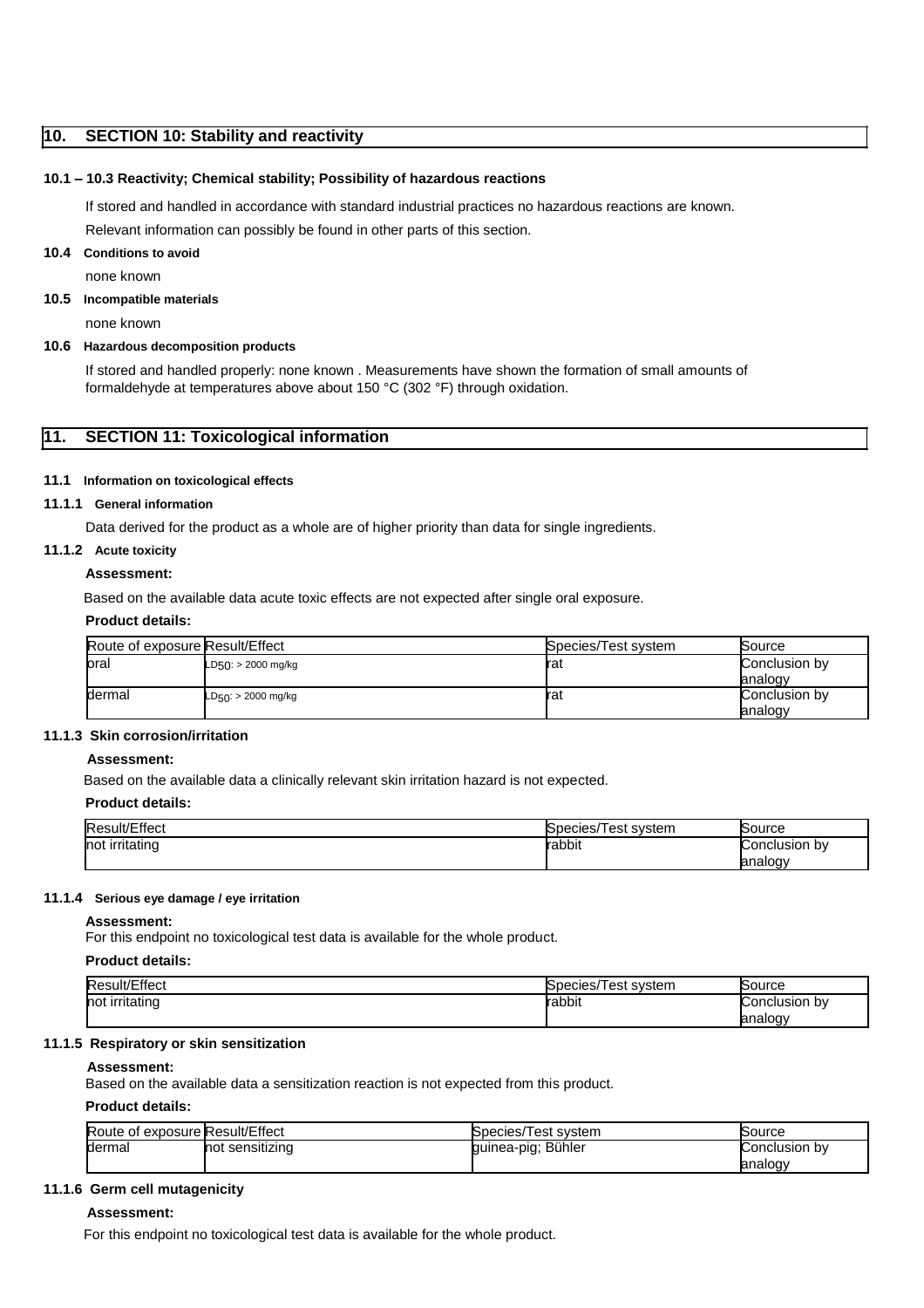## **11.1.7 Carcinogenicity**

## **Assessment:**

For this endpoint no toxicological test data is available for the whole product.

## **Data related to ingredients:**

## **Decamethylcyclopentasiloxane (Impurity):**

Chronic inhalation exposure to D5 (24 months, 160 ppm) led to an increase in endometrial adeno carcinomas in the uterus of rats. The statistically relevant NOAEL for the adeno carcinomas was 0.6 mg/L (40 ppm). Based on available data a mutagenic/genotoxic mode of action as well as a direct agonistic/antagonistic action at both the estrogen and progesterone receptor are unlikely. In the male animals no indications of carcinogenic effects were observed. Based on the incidence for hyperplasia and tumors throughout all dose groups, including the control group it can not be excluded that the tumor formation occurred spontaneously. Mechanistic studies are ongoing under the review of an international expert panel.

#### **11.1.8 Reproductive toxicity**

## **Assessment:**

For this endpoint no toxicological test data is available for the whole product.

## **11.1.9 Specific target organ toxicity (single exposure)**

## **Assessment:**

For this endpoint no toxicological test data is available for the whole product.

## **11.1.10 Specific target organ toxicity (repeated exposure)**

## **Assessment:**

For this endpoint no toxicological test data is available for the whole product.

## **11.1.11 Aspiration hazard**

## **Assessment:**

Based on the physical-chemical properties of the product no aspiration hazard must be expected.

## **12. SECTION 12: Ecological information**

## **12.1 Toxicity**

#### **Assessment:**

Evaluation on basis of physical-chemical properties: No expected damaging effects to aquatic organisms. According to current knowledge adverse effects on water purification plants are not expected.

## **12.2 Persistence and degradability**

## **Assessment:**

Biologically not degradable. Separation by sedimentation.

## **12.3 Bioaccumulative potential**

## **Assessment:**

Polymer component: No adverse effects expected.

## **Data related to ingredients**

## **Decamethylcyclopentasiloxane (Impurity):**

Under controlled laboratory conditions D5 dissolved in water bioconcentrates in fish. However, available monitoring data indicate that the substance does not biomagnify in aquatic and terrestrial food webs in the environment.

#### **12.4 Mobility in soil**

#### **Assessment:**

Insoluble in water. No adverse effects expected.

## **Data related to ingredients:**

## **Decamethylcyclopentasiloxane (Impurity):**

D5 has a very low water solubility, easily evaporates to air, and partitions to organic matter. It is degraded in air by reaction with hydroxyl radicals. In soil D5 is removed by several simultaneously occurring processes including volatilisation, hydrolysis, and clay-catalysed degradation.

#### **12.5 Results of PBT and vPvB assessment**

No data are available.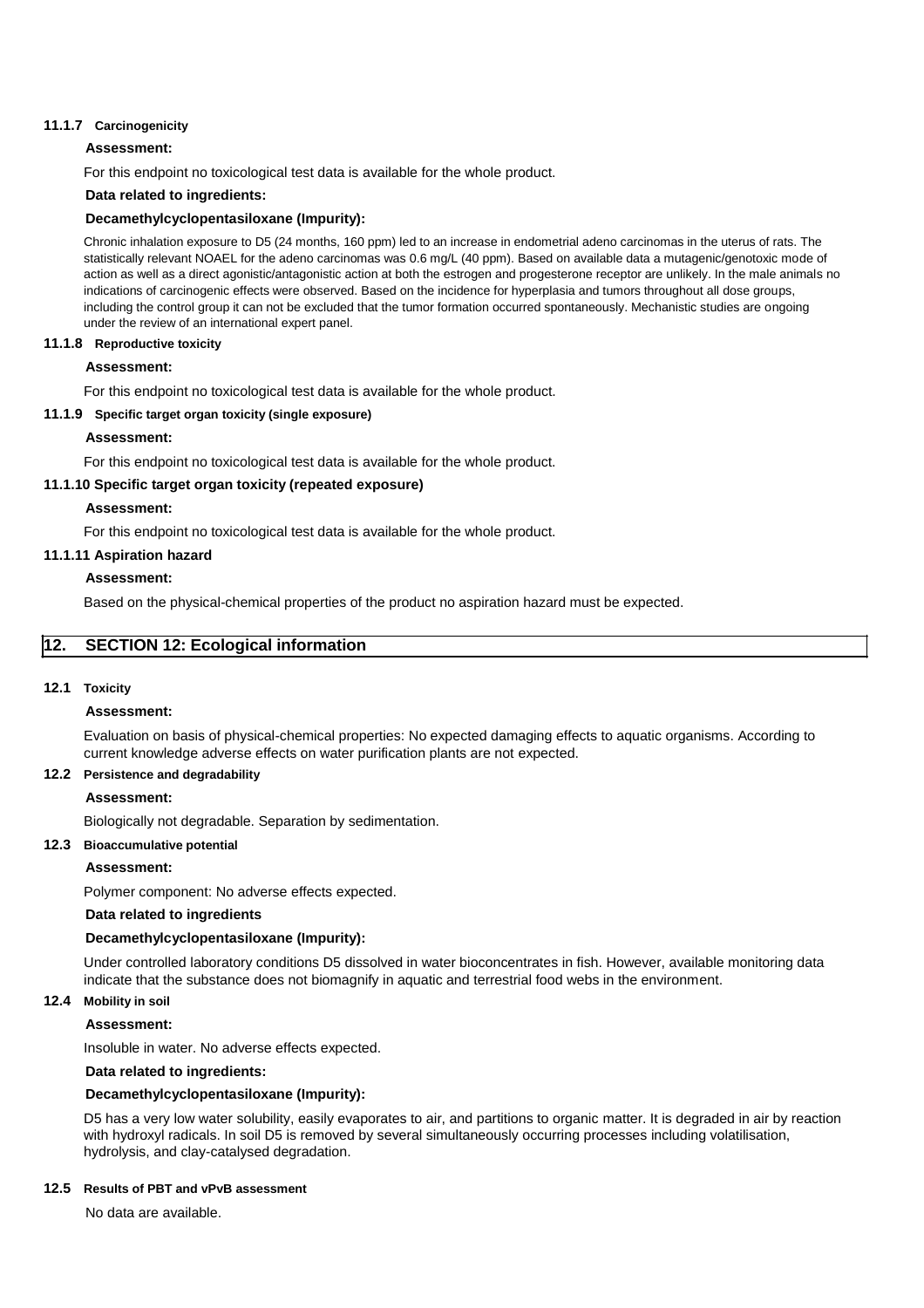#### **Data related to ingredients:**

### **Decamethylcyclopentasiloxane (Impurity):**

D5 meets the screening criteria for vPvB. However, D5 does not behave similarly to known vPvB substances. The weight of scientific evidence from field studies shows that D5 is not biomagnifying in aquatic and terrestrial food webs. D5 in air will degrade by reaction with naturally occurring hydroxyl radicals in the atmosphere. Any D5 in air that does not degrade by this reaction is not expected to deposit from the air to water, to land, or to living organisms.

#### **12.6 Other adverse effects**

none known

#### **12.7 Additional information**

Easily separable from water by filtration.

# **13. SECTION 13: Disposal considerations**

#### **13.1 Waste treatment methods**

#### **13.1.1 Material**

### Recommendation:

Material that cannot be used or chemically reprocessed should be disposed of at an approved facility in accordance with any applicable governmental regulations.

#### **13.1.2 Uncleaned packaging**

Recommendation:

Containers should be completely emptied before recycling as specified in government regulations. Empty containers should be sent to an approved recycling facility.

#### **13.1.3 Waste Disposal Legislation Ref.No.(EC)**

It is not possible to determine a waste code for this product in accordance with the European Waste Catalogue (EWC) since it is only possible to classify it according to how it is used by the customer. The waste code is to be determined within the EU in liaison with the waste-disposal operator.

## **14. SECTION 14: Transport information**

#### **14.1–14.4 UN number; UN proper shipping name; Transport hazard class(es); Packing group**

#### **Road ADR:**

| Railway RID:                    |  |
|---------------------------------|--|
|                                 |  |
| Transport by sea IMDG-Code:     |  |
|                                 |  |
| Air transport ICAO-TI/IATA-DGR: |  |
|                                 |  |

## **14.5 Environmental hazards**

Hazardous to the environment: no

#### **14.6 Special precautions for user**

Relevant information in other sections have to be considered.

**14.7 Transport in bulk according to Annex II of MARPOL73/78 and the IBC Code**

Bulk transport in tankers is not intended.

## **15. SECTION 15: Regulatory information**

**15.1 Safety, health and environmental regulations/legislation specific for the substance or mixture**

National and local regulations must be observed.

For information on labelling please refer to section 2 of this document.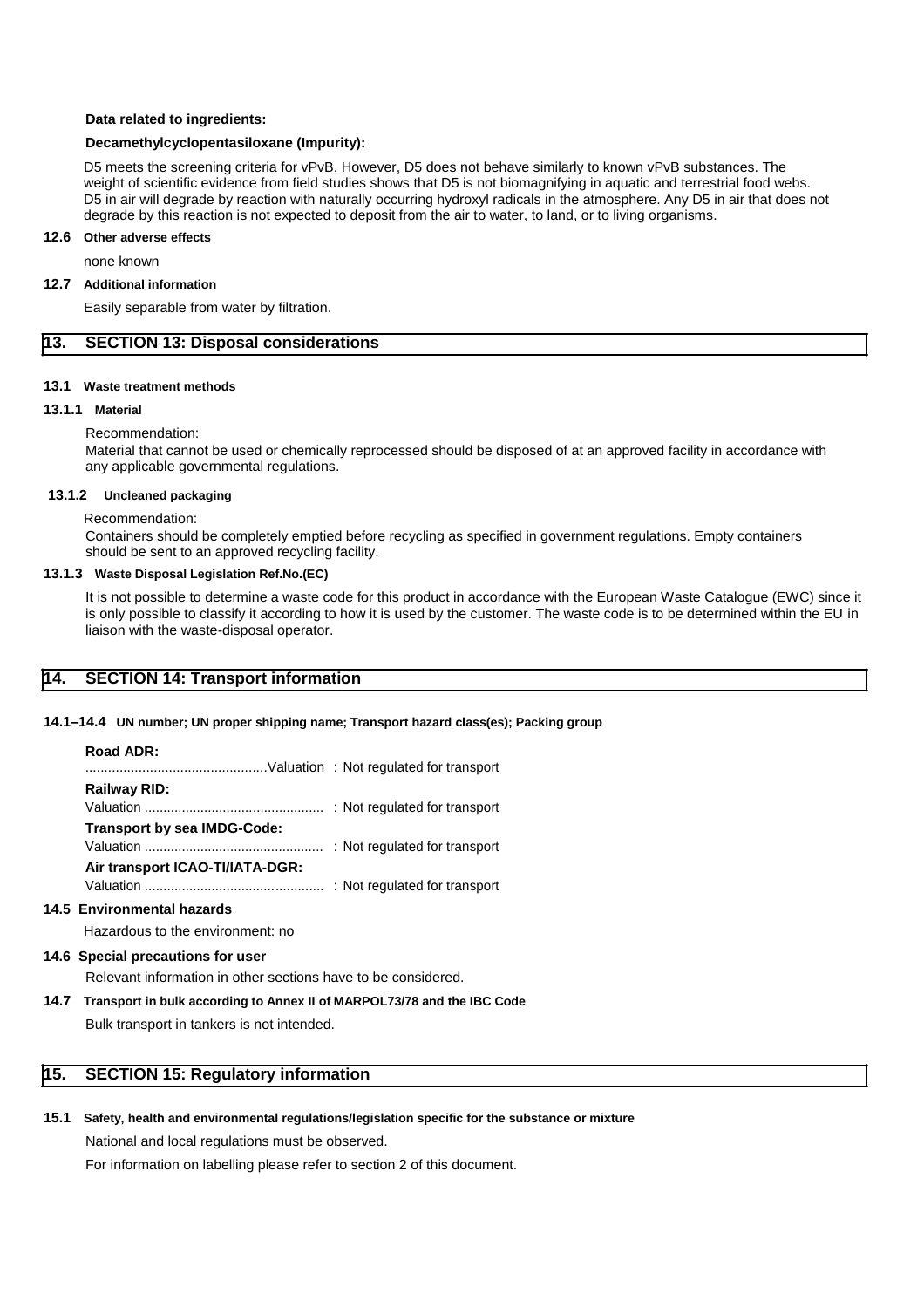SI 2002/1689: CHIP Regulations 2002

SI 2002/2677: COSHH Regulations 2002

SI 1999/3242: Management of Health & Safety at Work Regulations 1999 Health & Safety at Work Act 1974 SI 1993/1643: Environmental Protection Act 1993 & Subsidiary Regulations. Other national and local measures relating to the workplace, pollution control, environmental protection and waste control.

## **15.2 Chemical safety assessment**

A chemical safety assessment according to (EC) regulation 1907/2006 (REACH) has not been carried out for this product.

## **15.3 Other international regulations**

## **Details of international registration status:**

Listed on or in accordance with the following inventories: EINECS - Europe ECL - Korea ENCS - Japan AICS - Australia IECSC - China DSL - Canada PICCS - Philippines TSCA - USA

# **16. SECTION 16: Other information**

## **16.1 Material**

The above information describes exclusively the safety requirements of the product(s) and is based on our presentday knowledge. It does not represent a guarantee for the properties of the product(s) described in terms of the legal warranty regulations. Properties of the product are to be found in the respective product leaflet.

## **16.2 Further information:**

Commas appearing in numerical data denote a decimal point. Vertical lines in the left-hand margin indicate changes compared with the previous version. This version supersedes all previous versions.

## **- End of Safety Data Sheet -**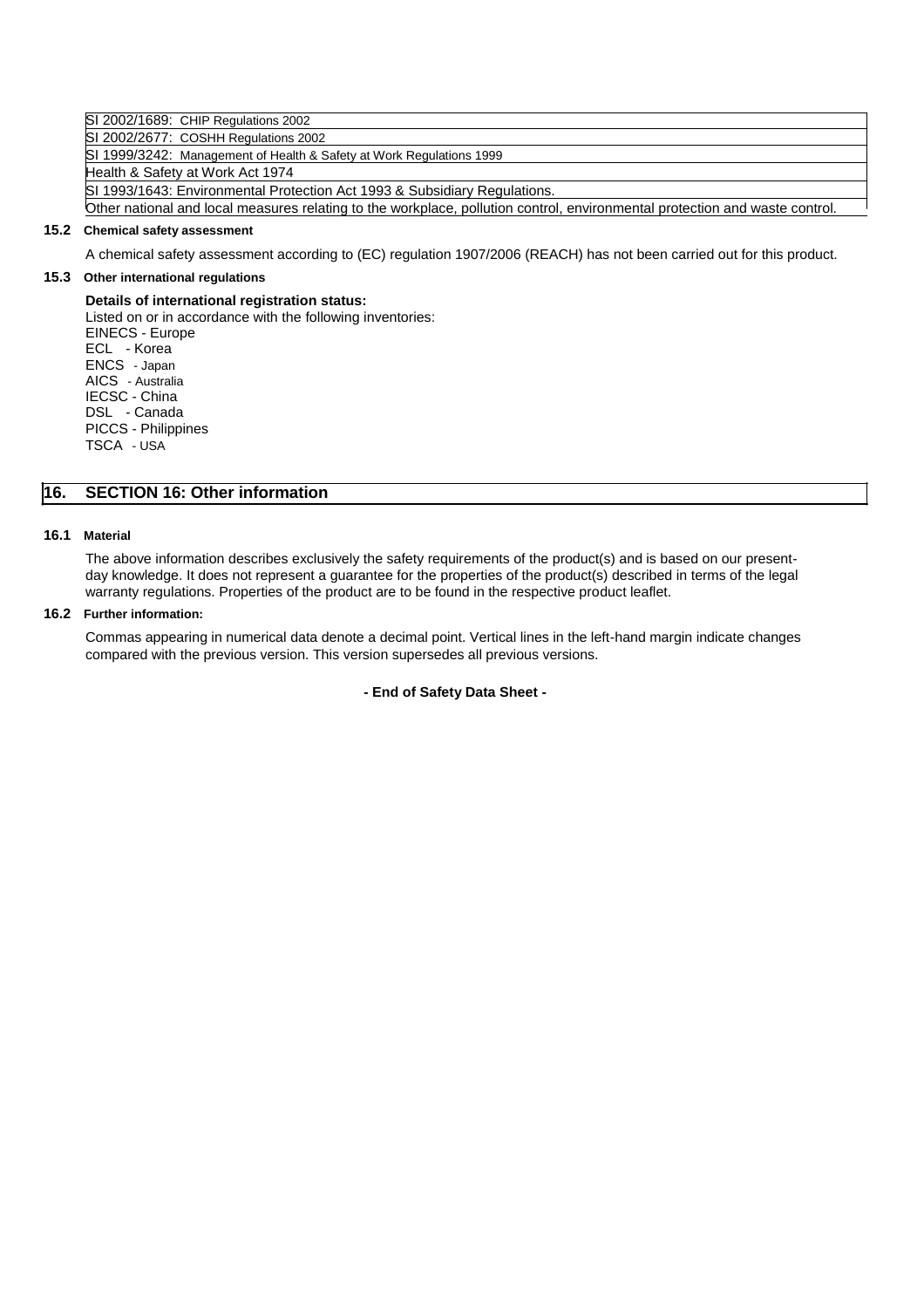# **HYDRO SEALING TECHNOLOGY SDN BHD ( 426172-P )**

**( Sales Tax ID No : J31-1808-21018370 )** No.5, Jalan Tiong Emas 4, Kawasan Perindustrian Tiong Nam, 81100, Johor Bahru, Johor, Malaysia. Tel : 07 - 3620022 Fax : 07 - 3507319 Email : sales@hydro.com.my Website : www.hydro.com.my



# **Statement on suitability for Use under Food Contact Regulations for ELASTOSIL® R 401/10 – 90 S or OH**

# 1. Europe:

Due to lack of specific European legislation on Silicones these materials are subject to the Framework Regulation (EC) No. 1935/2004 and national provisions (Article 6). Provided appropriate processing, **ELASTOSIL® R 401/10 – 90 S or OH series** and their curing agents **ELASTOSIL® Crosslinker B, C1, C6, E and E 2 are** suitable for the manufacture of food contact materials and articles under article 3 of the before mentioned Regulation. Compliance with the requirements of Regulation (EC) No. 1935/2004 for the food contact material or article on limitations for migration or extraction and volatiles and the effect on taste and smell of the food has to be ensured by the producer of the food contact material or article.

# *2. Germany:*

The ingredients of **ELASTOSIL® R 401/10 – 90 S or OH series** and their curing agents **ELASTOSIL® Crosslinker B, C1, C6, E and E 2** are contained in the positive list of Recommendation XV. Silicones of the BfR.

Limitations: Extractables and volatiles may not exceed 0.5%. The cured elastomer may not change the food concerning taste and odour.

If Bis(2,4- dichlorobenzoyl)peroxide (Crosslinker E) is used as curing catalyst, an SML (specific migration limit) of 5 mg/kg food or food simulant relating to the decomposition product 2,4-dichlorobenzoic acid, has to be met.

# *3. France:*

The ingredients of **ELASTOSIL® R 401/10 – 90 S or OH series** and their curing agents **ELASTOSIL® Crosslinker B, C1, C6** and **E** are in compliance with the positive list of the Arrêté du 25 novembre 1992.

Limitations: Total migration may not exceed 60 mg/kg food or food simulant, respectively, and volatiles are limited to 0.5%.

# *4. USA:*

The ingredients of **ELASTOSIL® R 401/10 – 90 S or OH series** and their curing agents **ELASTOSIL® Crosslinker B, C1, C6, E and E 2** are in compliance with 21 CFR §177.2600 Rubber articles intended for repeated use.

# Limitations:

Rubber articles intended for use with dry food are so formulated and cured under conditions of good manufacturing practice as to be suitable for repeated use.

Rubber articles intended for repeated use in contact with aqueous food shall meet the following specifications: The food-contact surface of the rubber article in the finished form in which it is to contact food, when extracted with distilled water at reflux temperature, shall yield total extractives not to exceed 20 milligrams per square inch during the first 7 hours of extraction, nor to exceed 1 milligram per square inch during the succeeding 2 hours of extraction.